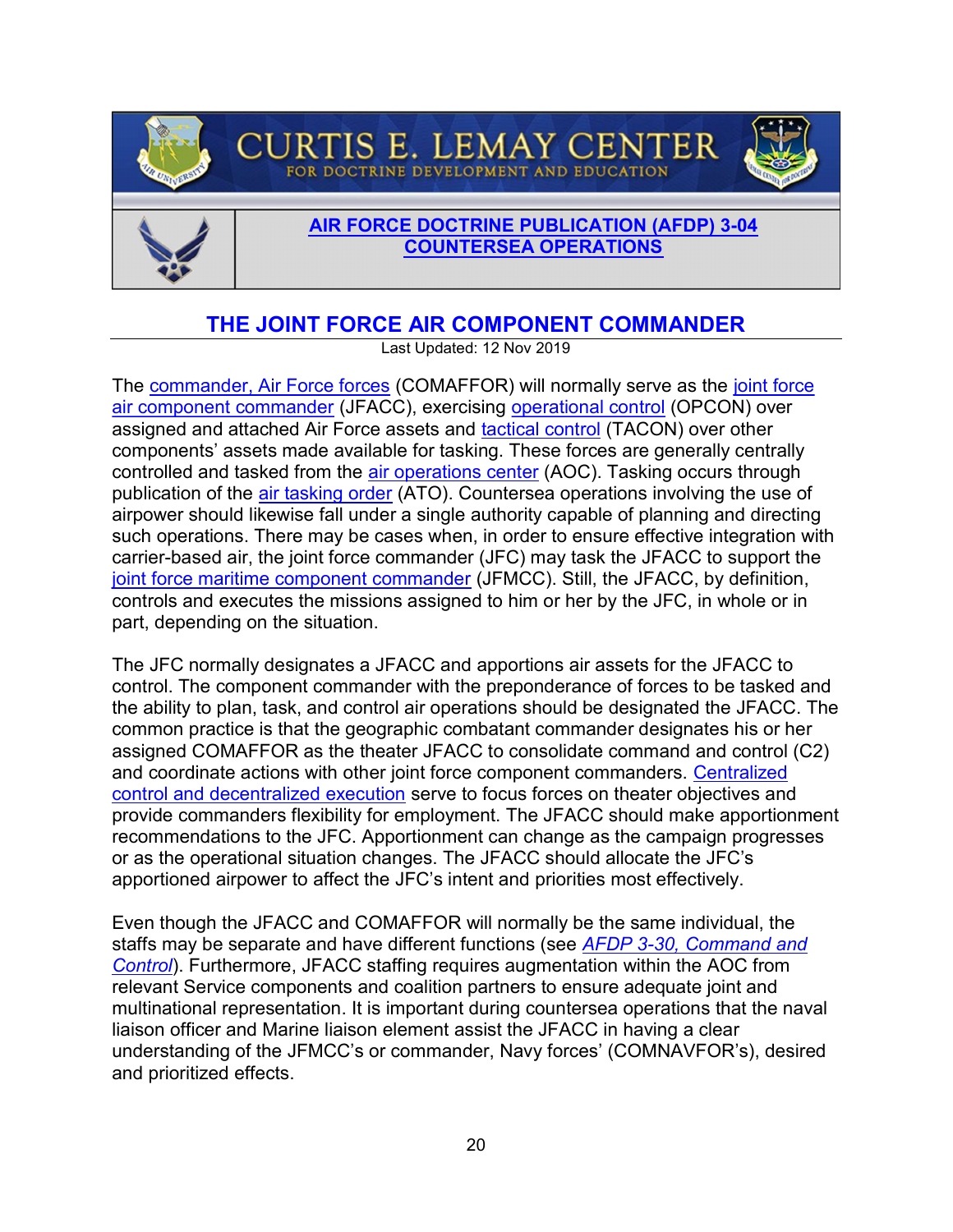The other Services have developed their air arms with different doctrinal and operating constructs in mind. Maritime forces have allowed for organic asset scheduling, command, and control using their own assets for missions separate from the JFACC's control. For example, the Marine Corps expects that Marine aviation assets will be used organically within the Marine air-ground task force, during both amphibious and land operations. The COMNAVFOR may have other mission priorities, such as undersea warfare or air warfare, constraining asset availability to the JFACC. However, those organic sorties will normally be included on the ATO and the sorties must comply with the air control order if being conducted as part of a joint force. Similar concerns also apply to the aviation arms of our allies. These constraints of air assets by their respective entities are normally limited in time and scope to specific missions during certain phases of operations. The JFACC should account for these dynamics when developing the joint air operations plan (JAOP) and realize that all aircraft flying within the area of responsibility may not be available for tasking.

## SEA-BASED JFACC

In operations where no shore-based AOC facility can initially be accommodated, the preponderance of air capability coordination may be located afloat on a US Navy command and control ship. This scenario is most likely during the initial stages of a campaign, in maritime forced entry operations, or prior to shore-based AOC arrival or completion.

The sea-based JFACC positions are jointly manned by officers and enlisted personnel from the other Services who may fill key JFACC staff positions while aboard the command ship. These ships have the ability to host several hundred augmentees and have sufficient connectivity to meet requisite command and control (C2) requirements for initial operations until the JFACC is transitioned ashore.

In this arrangement, Air Force component and joint air component functions and responsibilities remain distinct; both are essential to successful joint air operations. The COMAFFOR maintains OPCON of Air Force forces executed through an AOC and A-staff. When another Service is designated as JFACC, the COMAFFOR provides Air Force forces TACON to the JFACC as directed by the JFC. In addition, the COMAFFOR coordinates with the JFACC through a liaison team and fills designated billets within the JFACC staff and joint AOC (JAOC).

## GENERAL CONSIDERATIONS FOR COMMAND AND CONTROL OF JOINT AIR **OPERATIONS**

When the JFACC transitions to a suitable host shore-based facility (or from shore-based to sea-based) and where the preponderance of air assets may be or may become Air Force, several concerns need to be addressed. The following is taken from Joint Publication 3-30, Command and Control of Joint Air Operations: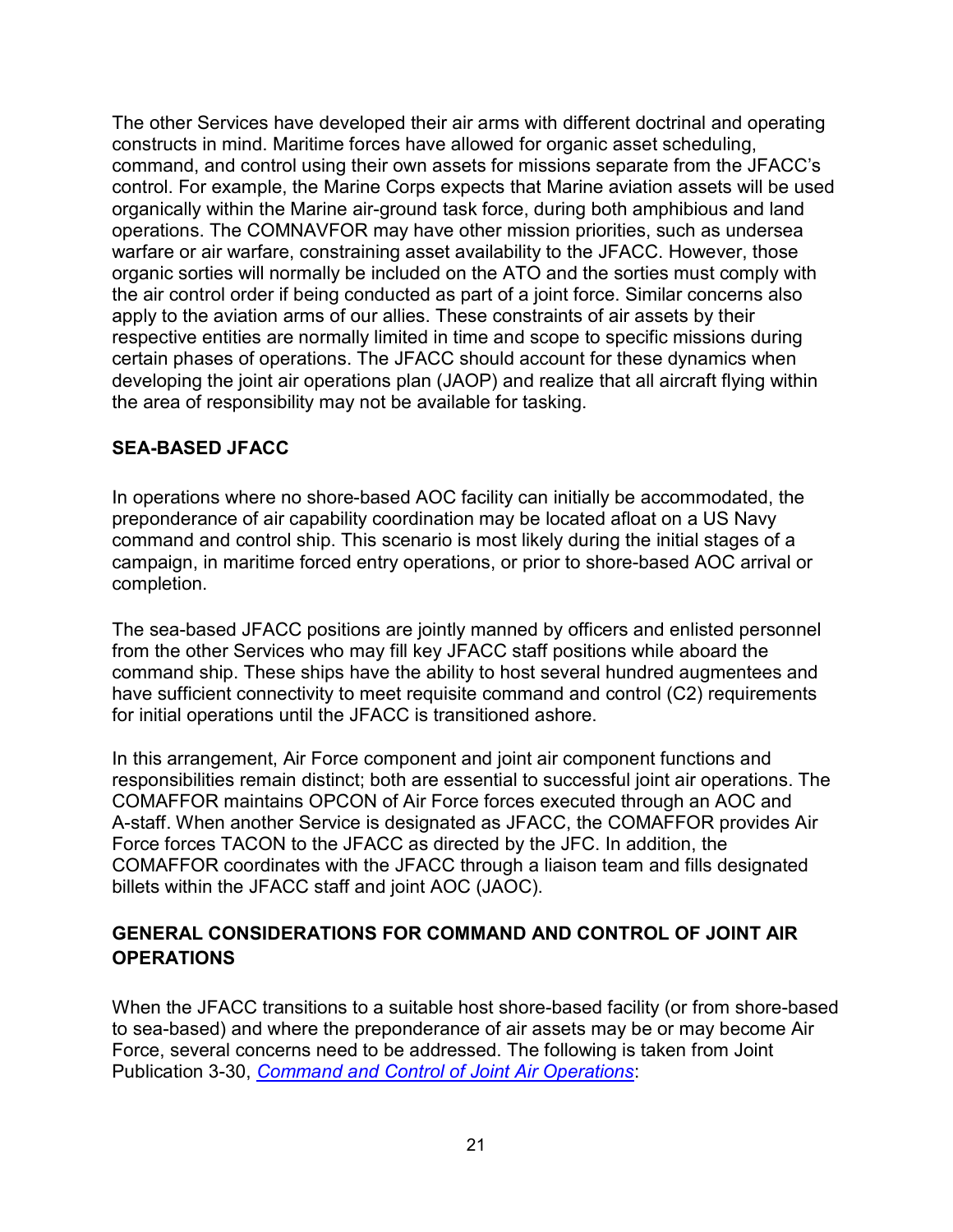- Planned Transition. The JFACC should develop a plan for transition of JFACC duties to another component or location. Planned JFACC transitions are possible as a function of buildup or scale down of joint force operations. During transition of JFACC responsibilities, the component passing responsibilities should continue monitoring joint air planning, tasking, and control systems, and remain ready to reassume JFACC responsibilities until the gaining component has achieved full operational capability.
- **C** Unplanned Transition. During unplanned shifts of JFACC responsibility, as a possible result of battle damage or major C2 equipment failure, a smooth transition is unlikely. Therefore, the JFC should predesignate alternates (both inter- and intracomponent) and establish preplanned responses/options to the temporary or permanent loss of primary JFACC capability. Frequent backup and exchange of databases is essential to facilitate a rapid resumption of operations should an unplanned transition occur.
- **C** Transition Events. The following events may cause the JFACC responsibilities to shift:
	- **CC** Establishment of a subordinate joint task force (JTF) with delegated joint air operations responsibilities and attachment of forces to that JTF.
	- **Coordination requirements, related to ATO planning and execution, exceed the** component capability.
	- **CC** Buildup or relocation of forces shifts preponderance of the air capabilities/forces and the ability to effectively plan, task, and control joint air operations to another component commander; and the JFC decides that the other component is in a better position (location, C2 capability, or other considerations) to accomplish the JFACC responsibilities.
	- **CC** C2 systems become unresponsive or unreliable.
- **Considerations.** Considerations to aid in JFACC transition planning and decisions include:
	- **CC** Continuous, uninterrupted, and unambiguous guidance and direction for joint air operations must be the primary objective of any JFACC transition.
	- **CC** Appropriate communications system capabilities to ensure shift of JFACC duties are as transparent to the components as possible.
	- **S**C Specific procedures for coordinating and executing planned and unplanned shifts of JFACC should be published in the JAOP.